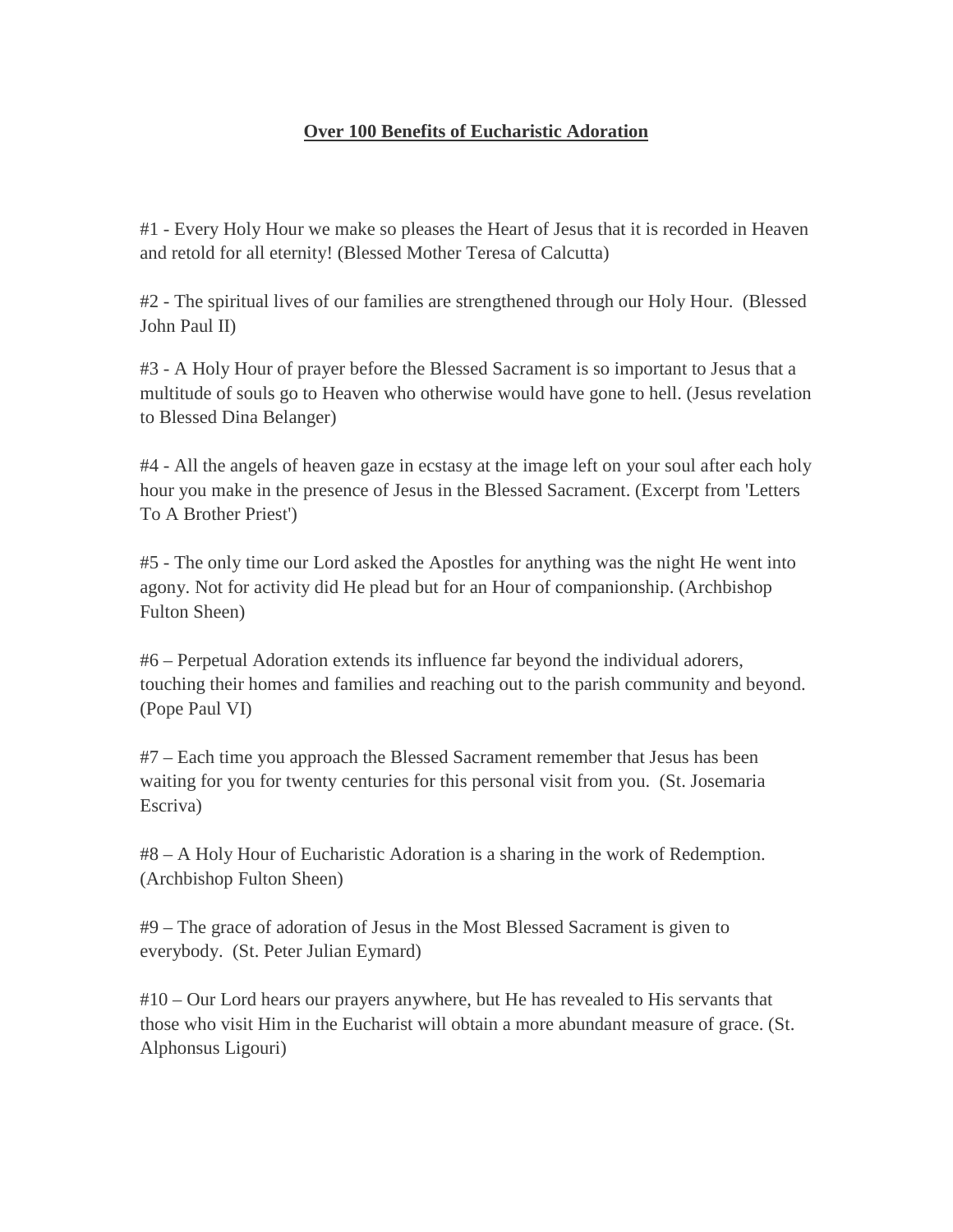#11 - The future belongs to those who worship God in silence. (Blessed John Paul II)

#12 - It is impossible in human terms to exaggerate the importance of being in adoration before the Eucharist as often and for as long as our duties and state of life allow. (Fr. John Hardon)

#13 – St. Vincent de Paul would make a Holy Hour asking the Lord blessings on important business transactions and, afterwards, returned to thank the Lord. (St. Vincent de Paul)

#14 – During our Holy Hour our souls are fed in two faculties of the spirit - the Mind and the Will. In the Mind we need light; in the Will we need strength. (Fr. John Hardon)

#15 – By being faithful to a Holy Hour of Adoration you can teach by example. "The young should be taught the value of Eucharistic Adoration." (Blessed John Paul II)

#16 – I strongly recommend that each of us make a resolution, no matter how much the decision may cost us, to make a holy hour before the Blessed Sacrament…once a week. (Fr. John Hardon)

#17 – The love of God and neighbor, the greatest commandment, is expressed in, and the fruit of, Eucharistic worship. (Blessed John Paul II)

#18 – Do you want the Lord to give you many graces? Visit Him often. Do you want Him to give you few graces? Visit Him rarely. Do you want the devil to attack you? Visit Jesus rarely in the Blessed Sacrament. Do you want him to flee from you? Visit Jesus often! (St. John Bosco)

#19 - Our Lord in the Blessed Sacrament has His hands full of graces and He is ready to bestow them on anyone who asks for them. (St. Peter of Alcantara)

#20 – A Holy Hour in front of the Blessed Sacrament is worth more than a thousand years of human glory. (St. Padre Pio)

#21 - It is our duty to adore the Blessed Sacrament. No one receives the Blessed Sacrament unless he adores it...and not only do we not sin by adoring, we do sin by not adoring. (St. Augustine)

#22 - The faithful are to hold the Eucharist in highest honor… worshiping it with supreme adoration. (Code of Canon Law - #898)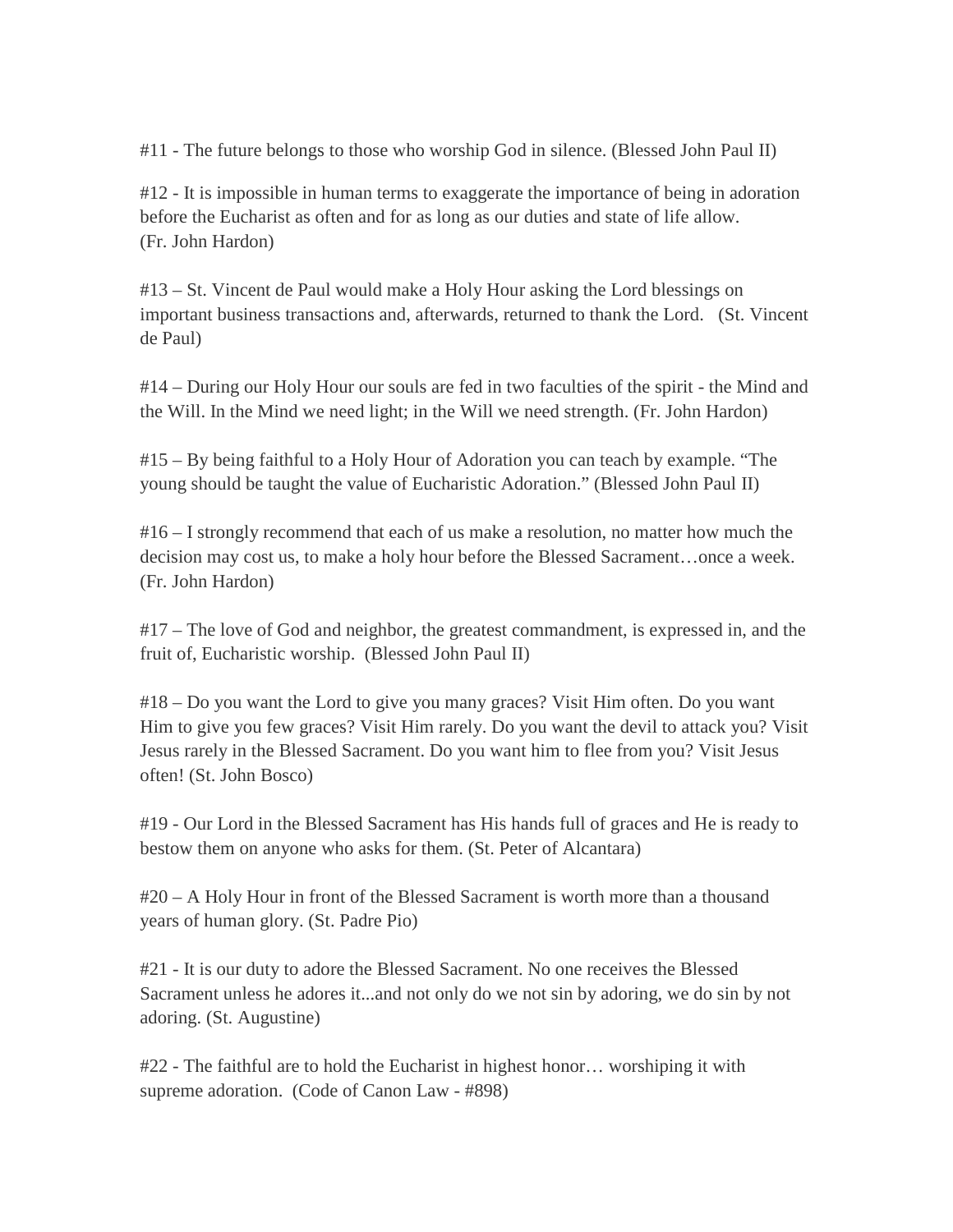#23 - During our Holy Hour we lift up to the Eucharistic Heart of Jesus those souls in the most need of His mercy. (Excerpt from 'Letters To A Brother Priest')

#24 - You must propagate veneration of the Most Blessed Sacrament with all your might, for the devotion to the Holy Eucharist is the queen of all devotions. (Pope Benedict XV)

#25 - I ask everyone to intensify in coming months love and devotion to the Eucharistic Jesus. (Pope Benedict XVI)

#26 - Jesus Himself is calling you to spend one special specific hour with Him each Week. (Blessed John Paul II)

#27 - A Holy Hour brings Heavens choicest blessings on those who are faithful to their Hour. (Pope Paul VI)

#28 - This is not merely a passing devotional practice. It is founded on divinely revealed truths. (Pope Pius XII)

#29 - A "Holy Hour" of adoration has been approved by the Church and enriched with copious indulgences. (Pope Pius XI)

#30 - I encourage Christians regularly to visit Christ present in the Blessed Sacrament, for we are all called to abide in the presence of God. (Blessed John Paul II)

#31 – Adoration of the Blessed Sacrament consoles a soul far beyond what the world can offer. (St. Alphonsus Ligouri)

#32 – There is no doubt that a flood of graces will descend upon your family and the world if more souls would become docile pupils of adoration. (Blessed Pope John XXIII)

#33 – A Holy Hour of adoration testifies to the fact that the Jesus who died on the cross, is present in the Eucharist, and reigns in Heaven, are identical. (Pope Pius XII)

#34 - Perpetual Adoration of the Most Blessed Sacrament is the devotion which surpasses all others. (St. Pope Pius X)

#35 - Our Lord is hidden there in the Blessed Sacrament, waiting for us to come and visit Him, and make our requests to Him. (St. John Vianney)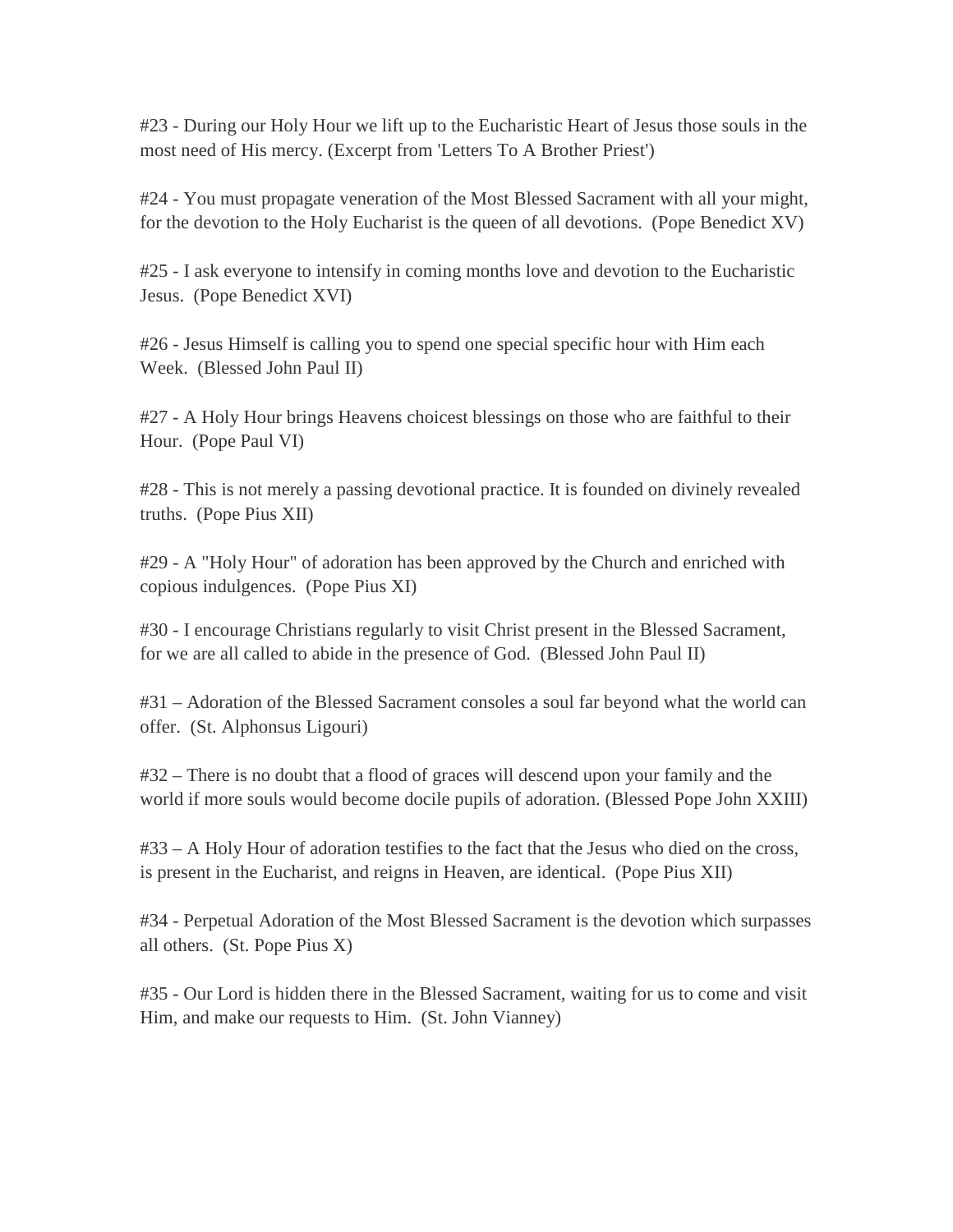#36 - Jesus Himself is calling you to spend one special specific hour with Him each Week. (Blessed John Paul II)

#37 - I understand that, each time we contemplate with desire and devotion the Host in which is hidden Christ's Eucharistic Body, we increase our merits in heaven and secure special joys to be ours later in the beatific vision of God. (St. Gertrude)

#38 - The Eucharist bathes the tormented soul in light and love. Then the soul appreciates these words, 'Come all you who are sick, I will restore your health. (St. Bernadette Soubirous)

#39 - The Holy Hour becomes like an oxygen tank to revive the breath of the Holy Spirit in the midst of the foul and fetid atmosphere of the world. (Archbishop Fulton Sheen)

#40 – In order to convert America and save the World what we need is for every parish to come before Jesus in the Blessed Sacrament in Holy Hours of prayer. (Blessed Mother Teresa)

#41 - "I have a burning thirst to be honored by men in the Blessed Sacrament". (Jesus speaking to St. Maragaret Mary Alacoque)

#42 - A Holy Hour will give you more strength during life and more consolation at the hour of your death and eternity. (St. Alphonsus Ligouri)

#43 – Come to Me, all of you...Behold, for you I have established a throne of mercy on earth and from this throne I desire to enter into your heart! (Jesus to St. Faustina)

#44 – "You can come to me (in Eucharistic Adoration) at any moment, at any time; I want to speak to you and I desire to grant you grace!" (Jesus to St. Faustina)

#45 – When Our Lord sees pure souls coming to visit Him in the Blessed Sacrament He smiles on them. They come with the simplicity that pleases Him so much. (St. John Vianney)

#46 - If souls but understood the Treasure they possess in the Divine Eucharist the Churches would overflow with adorers no less by night than by day. (Blessed Dina Belanger)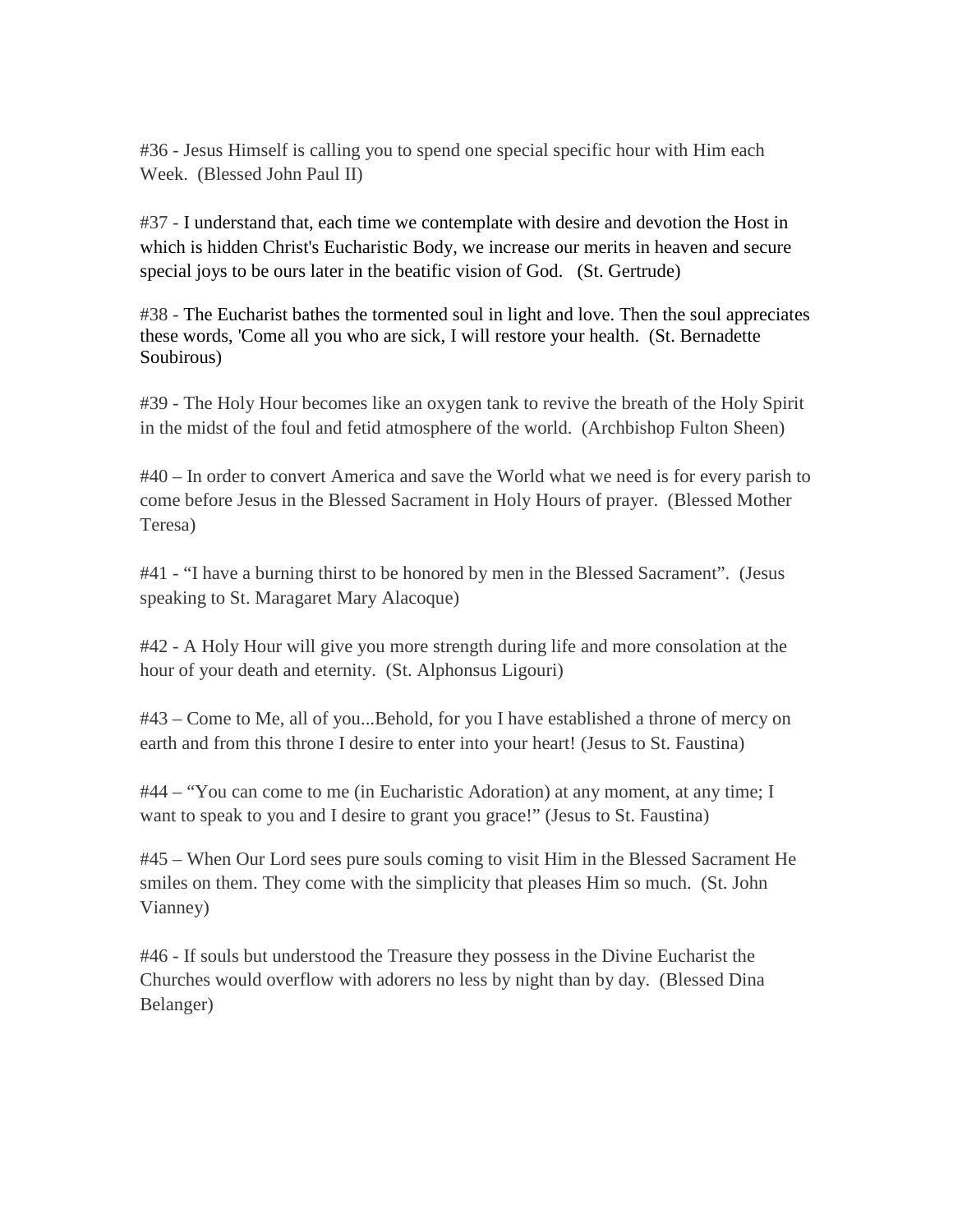#47 - Restoration, sanctification, transformation, reparation and salvation are the graces being poured out graciously upon us with each Holy Hour we make." (Excerpt from 'Letters To A Brother Priest')

#48 – Jesus revealed to St. Faustina at Adoration that "beneath these rays (from the Eucharist) a heart will be warmed even if it were like a block of ice; or hard as rock..." (St. Faustina)

#49 – Eucharistic Adoration is the most necessary mission to the Church, which has even more need of prayerful souls than of powerful preachers or men of eloquence. (St. Peter Julian Eymard)

#50 - We should build the whole edifice of our spiritual life around Adoration. We should not hesitate to ask Him to work miracles, now, as He did in Palestine. (Fr. John Hardon)

#51 - For Jesus to 'work miracles' is available in our day on one condition. That we come to him in Adoration and confidently beg him to give us the graces that we so desperately need! (Fr. Hardon)

#52 - We represent those in the world who do not know Jesus during our Holy Hour of Adoration. (Blessed John Paul II)

#53 - In the course of the day the faithful should not omit to visit the Blessed Sacrament! (Pope Paul VI)

#54 – No less than His contemporaries in Palestine adored and implored Him for the favors they needed, so we should praise, thank Him, and implore Him at Adoration. (Pope Pius XII)

#55 – Christians should make expiatory supplications and prayers, prolonged for a whole hour, which is rightly called a "Holy Hour". (Pope Pius XI)

#56 - Devotion to the Eucharist is the most noble, because it has God as its object; it is the most profitable for salvation, because it gives us the Author of Grace. (St. Pope Pius  $X)$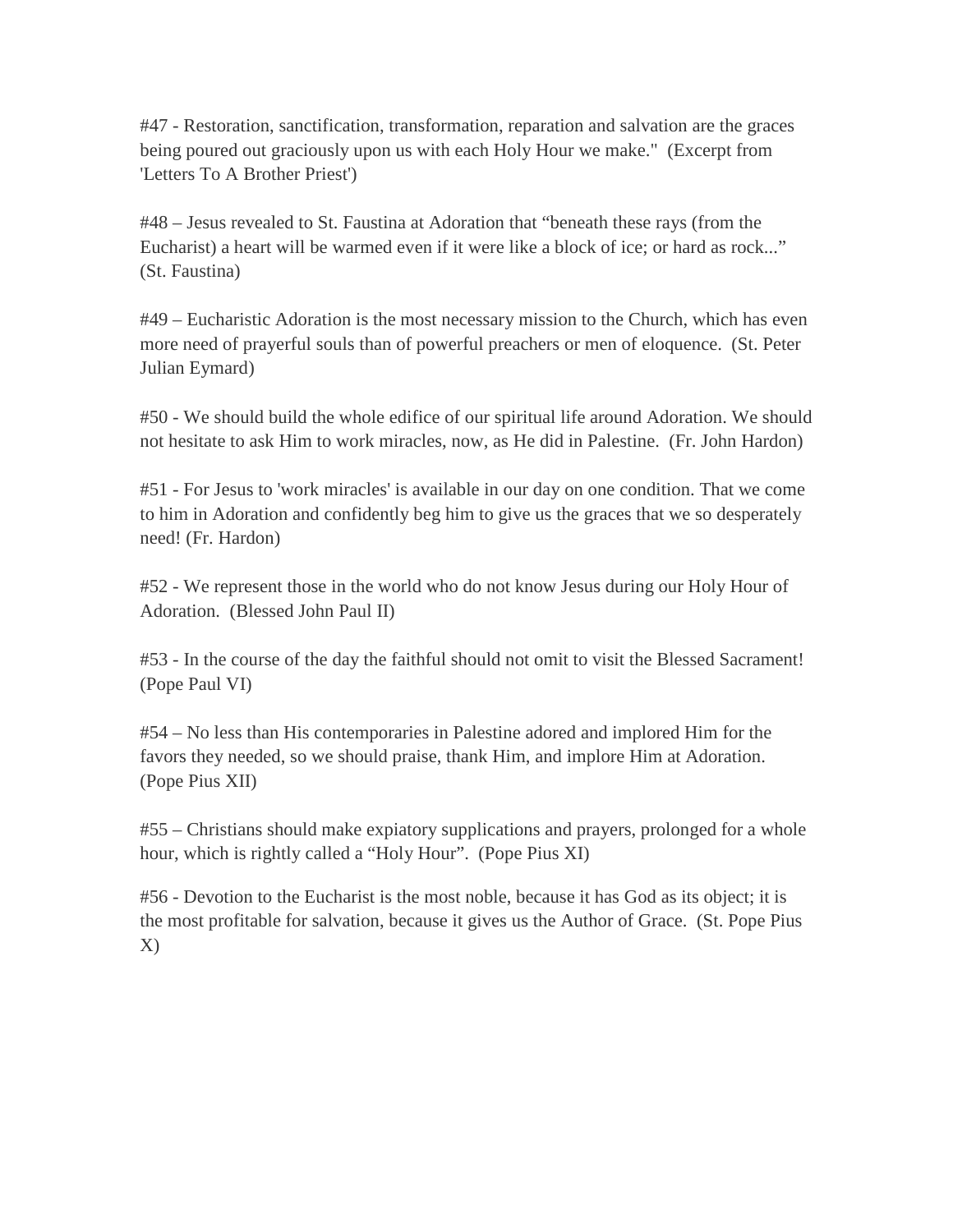#58 - The devotion which God sends to the succor of His Church and of the nations at the present time is the devotion to the Holy Eucharist. It is the highest of all devotions. (Pope Leo XIII)

#59 - We are not called to great penances...but the Holy Hour is a sacrifice in union with Christ. (Archbishop Fulton Sheen)

#60 - A Holy Hour of Eucharistic Adoration helps to bring everlasting peace to earth. (Blessed Mother Teresa of Calcutta)

#61 - Let us never forget that an age prospers or dwindles in proportion to its devotion to the Eucharist. This is the measure of its spiritual life, faith, charity, and virtue. (St. Peter Julian Eymard)

#62 - During a Holy Hour our love for Jesus becomes more intimate, our love for each other more understanding, and our love for the poor more compassionate. (Blessed Mother Teresa of Calcutta)

#63 – The same piety that moves the faithful to Eucharistic Adoration attracts them to a deeper participation in the Mass. (Congregation of Divine Worship - 2001)

#64 - You will find visits to the Most Blessed Sacrament very conducive to increase in you Divine Love. (St. Mary Magdalene of Pazzi)

#65 - You should take up as your own cause a Holy Hour of Adoration so that Peace and Unity can be brought about in the Church. (Pope Paul VI)

#66 - Priestly, religious, and missionary vocations will stem from your Holy Hour. (Blessed John Paul II)

#67 – A Holy Hour of Eucharistic Adoration is the best way to grow spiritually (outside of Mass). (Pope Paul VI)

#68 – The daily adoration or visit to the Blessed Sacrament is the practice which is the fountainhead of all devotional works. (St. Pope Pius X)

#69 – The only time our Lord asked the Apostles for anything was the night He went into agony. Not for activity did He plead but for an Hour of companionship. (Archbishop Fulton Sheen)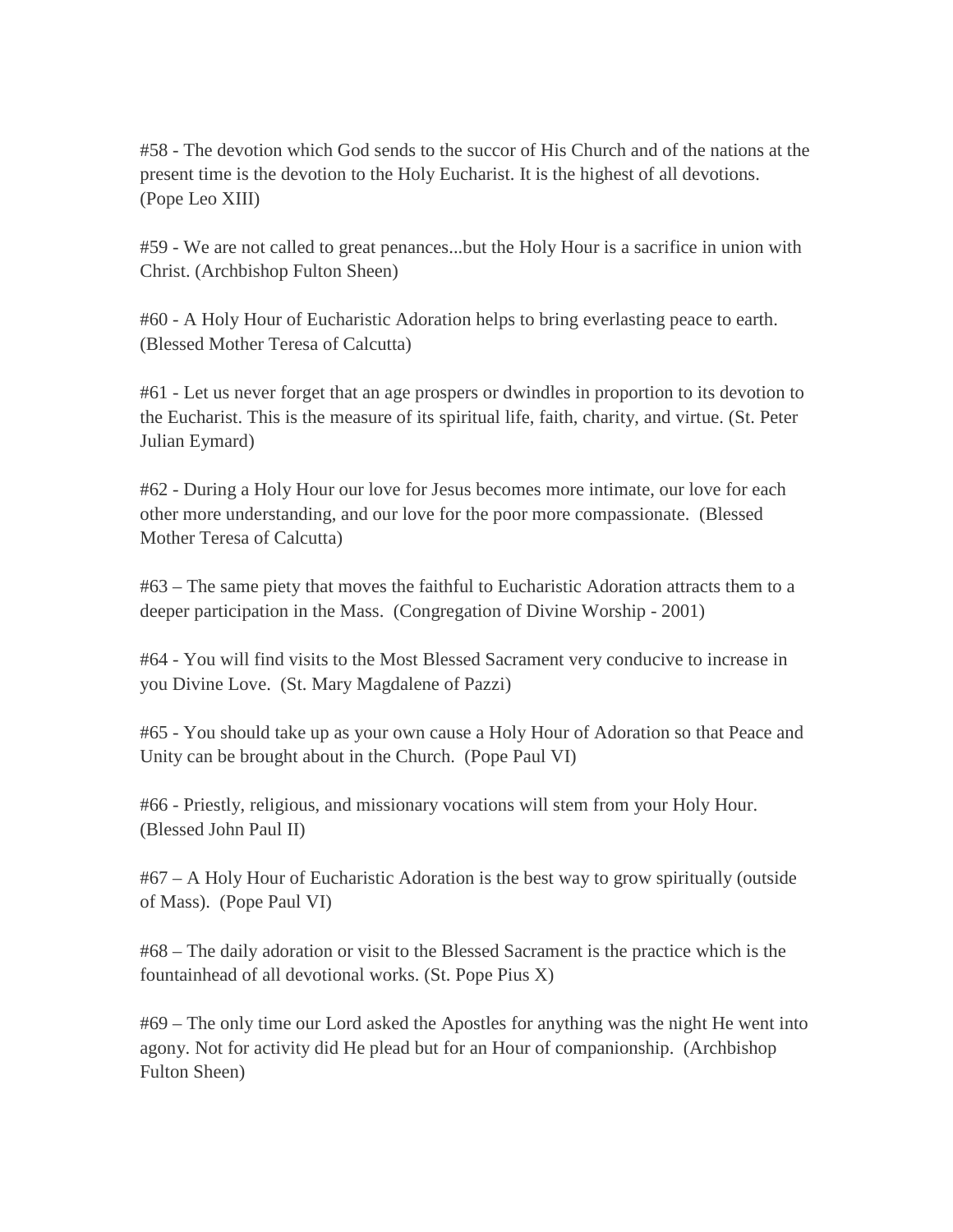#70 - Jesus Himself is calling you to spend one special specific hour with Him each Week. (Blessed John Paul II)

#71 – A Holy Hour of adoration before the Most Blessed Sacrament opens up the floodgates of God's merciful Love upon the world. (Blessed Mother Teresa of Calcutta)

#72 - Society will again someday become Christian won to Jesus Christ by the apostolate of Eucharistic Prayer. (St. Peter Julian Eymard)

#73 - Even a quarter of an hour's prayer in front of the Eucharist perhaps gains more graces than all the other spiritual exercises of the day (outside of Mass). (St. Alphonsus Ligouri)

#74 – "Visit the Blessed Sacrament of some church at least once a day." (Pope John XXIII)

#75 - One of the by-products of a Holy Hour of Eucharistic Adoration is the sensitiveness to the Eucharistic Presence of Our Divine Lord. (Archbishop Fulton Sheen)

#76 – Eucharistic Adoration is an invaluable converse with Christ where we learn more deeply of the mysteries of His Divine and human life. (Blessed John Paul II)

#77 - Do you realize that Jesus is there in the Blessed Sacrament expressly for you, for you alone? He burns with the desire to come into your heart! (St. Therese of Lisieux)

#78 - Offering their entire lives with Christ (at Eucharistic Adoration) to the Father in the Holy Spirit, they derive from this an increase of faith, hope, and charity. (Congregation of Divine Worship – 2001)

#79 – Thru Perpetual Adoration a Parish gives the King all the love He truly deserves. Perpetual Adoration is the Divine romance between Jesus and His people. (Fr. Martin Lucia)

#80 – I beg you to show the greatest possible reverence for the Eucharist through whom all things have been brought to peace and reconciled with Almighty God. (St. Francis of Assisi)

#81 – During our Holy Hour, those in most need of His Mercy are stamped and marked with the Precious Blood of Jesus. This includes those who are to die that day. (from 'Letters To A Brother Priest')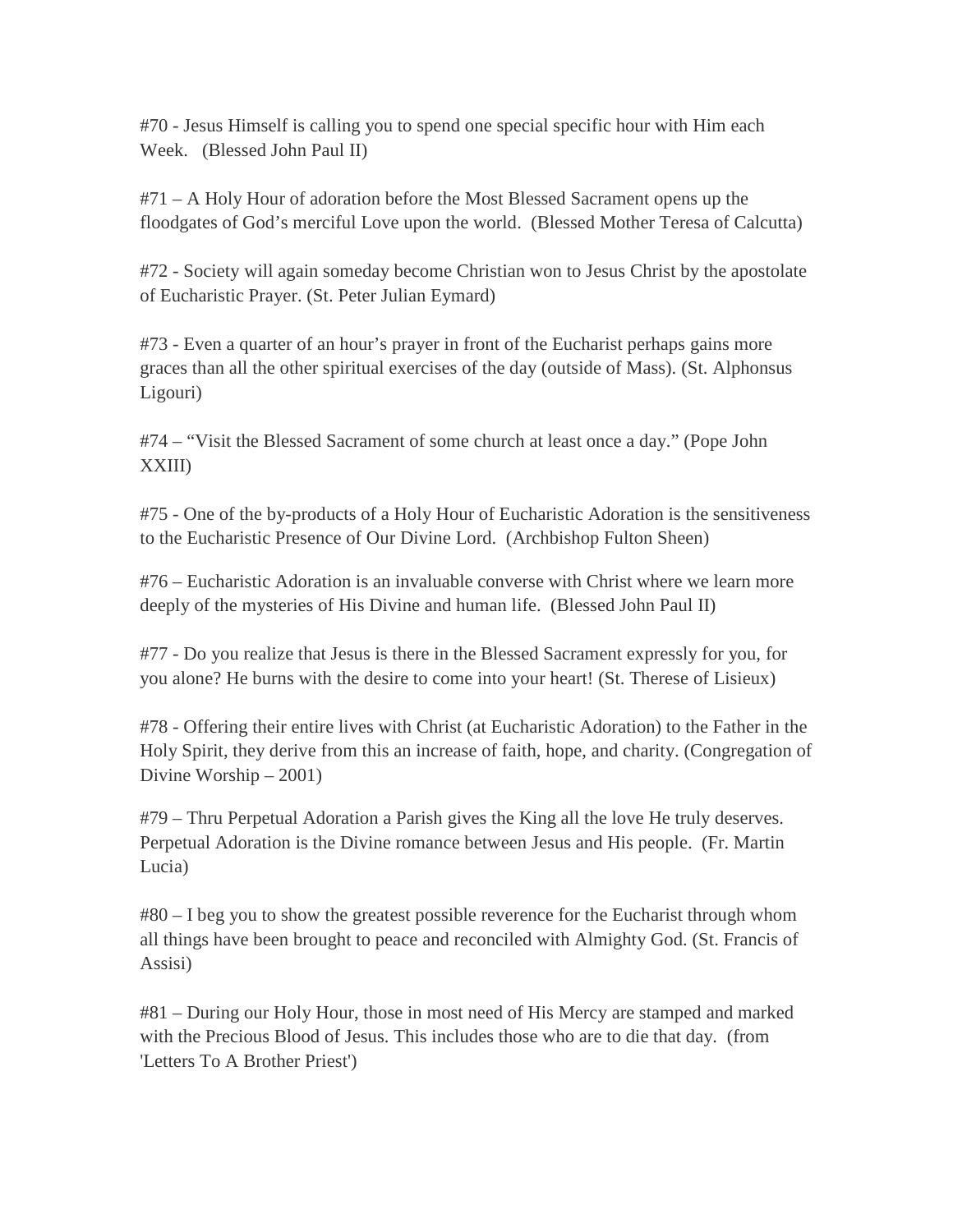#82 - If we only knew the value of a Holy Hour we would never miss a single day without making one. Because the Cross is infinite in merit, there is no limit to the value of a Holy Hour! (Letters to a Brother Priest)

#83 – The Blessed Virgin is eager to make Jesus in the Eucharist known to all and to group them into a Eucharistic Guard of Honor, a court of devoted adorers! (St. Peter Julian Eymard)

#84 – During a Holy Hour our Lord gives us the courage to cope with our natural fears, the ability to undertake great things for the sake of His name, and the power to undergo great trials. (Fr. Hardon)

#85 - Let us take time, in the course of the week, in passing, to go in and spend a moment with the Lord who is so near. (Pope Benedict XVI)

#86 - A Holy Hour before the Most Blessed Sacrament so pleases the Heart of Jesus, that every man, woman and child on earth receives a new effect of God's graces. (St. Faustina)

#87 - As we would expect, an outstanding spiritual growth and impetus tend to spring from Perpetual Adoration of the Most Blessed Sacrament. (Pope Paul VI)

#88 - A Holy Hour helps the one in the world in most need of God's Mercy. (Blessed John Paul II)

#89 - The worship paid to the Eucharist strongly impels the soul to cultivate a "social" love, by which the common good is given preference over the good of the individual. (Pope Paul VI)

#90 - A Holy Hour before the Most Blessed Sacrament repairs for evils of the world. (Blessed John Paul II)

#91 - Neither theological knowledge nor social action alone is enough to keep us in love with Christ unless both are proceeded by a personal encounter with Him in Adoration. (Bishop Fulton Sheen)

#92 – Adoration of the Blessed Sacrament is the best time you will spend on earth! (Blessed Mother Teresa of Calcutta)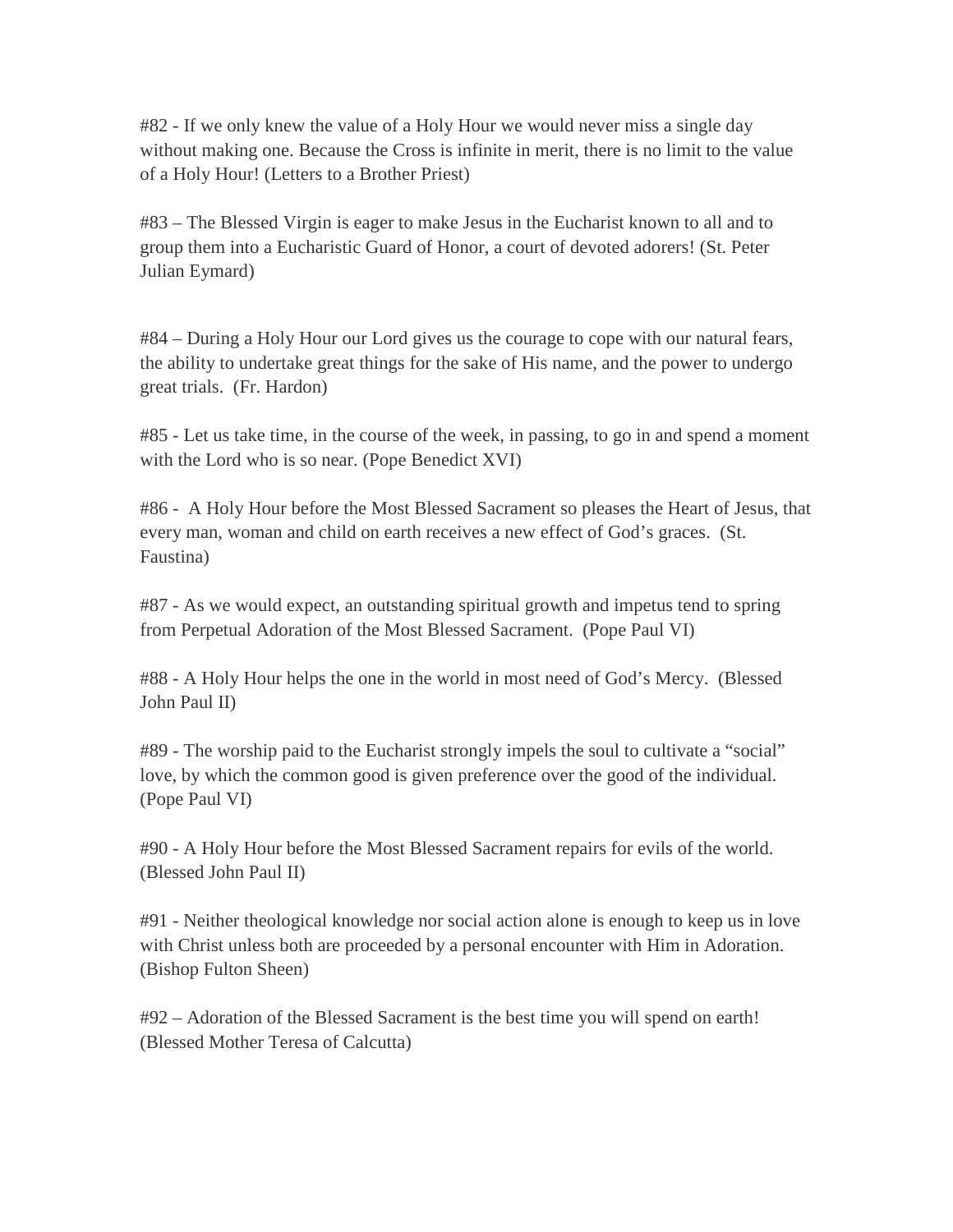#93 – Adoration of the Blessed Sacrament is the end of the Church Militant just as adoration of God in His glory is the end of the Church Triumphant. (St. Peter Julian Eymard)

#94 – We contribute to the radical transformation of the world during our Holy Hour of Eucharistic Adoration. (Blessed John Paul II)

#95 – During our Holy Hour before the Most Blessed Sacrament of the altar we contribute to the sowing of the Gospel. (Blessed John Paul II)

#96 – Our Holy Hour of Eucharistic adoration acknowledges Christ as the spiritual center of our community. (Pope Paul VI)

#97 – During our Holy Hour we grow more and more into His likeness. (Archbishop Fulton Sheen)

#98 – Eucharistic Adoration will make your soul everlastingly more glorious and beautiful in Heaven. (Blessed Mother Teresa of Calcutta)

#99 – Adoration of the Most Blessed Sacrament, outside of Mass, should go together with worship in Mass so that our love may be complete! (Blessed John Paul II)

#100 – A Holy Hour of Adoration in our modern rat race is necessary for authentic prayer. (Archbishop Fulton Sheen)

#101 – By being faithful to our Holy Hour, and letting nothing interfere with it, we use it as the sign and symbol of our victimhood with Christ. (Archbishop Fulton Sheen)

#102 – Our Holy Hours of Eucharistic Adoration makes us more sensitive to the needs of our fellow man. (Blessed John Paul II)

#103 – A Holy Hour becomes a magister and teacher. Theological insights are gained not only from the covers of a treatise, but on two knees before the Blessed Sacrament. (Bishop Fulton Sheen)

#104 – We have rediscovered that the ability to celebrate His sacrifice...loses its profundity and human richness if adoration is lacking, adoration as the act that follows receiving Communion. (Pope Benedict XVI)